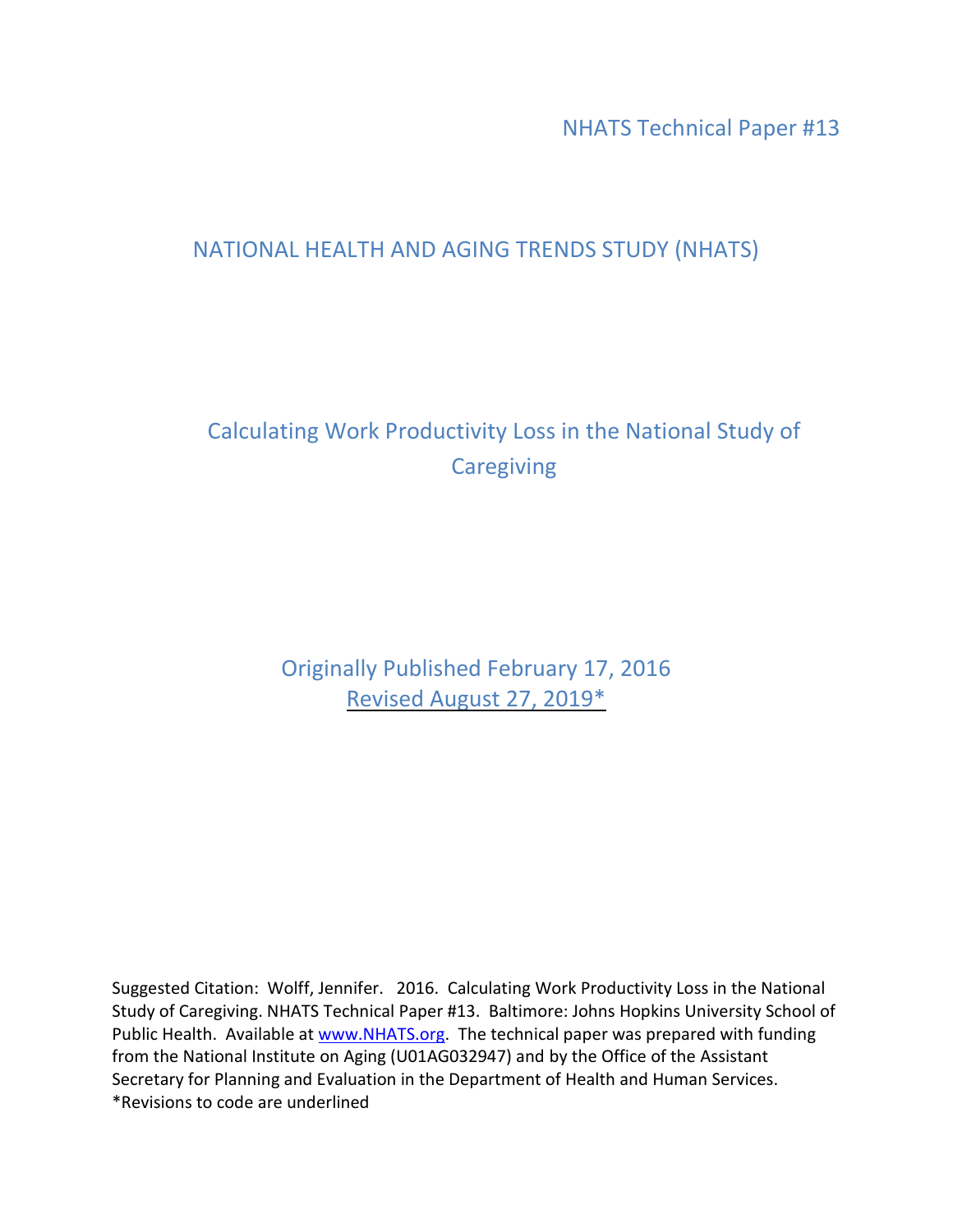#### **Introduction**

Family and other unpaid caregivers who assist older adults for health and functioning reasons provide help with a range of activities such as self-care (e.g., eating, dressing, bathing, toileting), indoor or outdoor mobility, household activities (e.g., shopping for groceries, bills and banking, laundry), or managing health and health care activities (e.g, managing medications, skin care, dental care, talking with health professionals). Providing care may affect caregivers' own health and well-being in ways that are both positive and negative. For working caregivers, providing caregiving may affect their ability to be productive on the job, either due to missing time at work (absenteeism), or due to being distracted while being physically present at work (presenteeism). Prior studies find that more intense caregiving (e.g., helping with a greater number of tasks, providing more hours of care, or assisting an older adult with dementia) is associated with greater work productivity loss. (Giovannetti, 2009)

#### **Measuring Work Productivity Loss**

The Work Productivity and Activity Impairment (WPAI) questionnaire was originally developed by Margaret Reilly to quantitatively assess health-related work productivity loss for employed individuals. (Reilly, 1993). The measure explicitly considers time missed from work as well as reduced effectiveness on the job due to health problems by combining the amount of time missed from work with the amount of reduced productivity while at work. The measure has been validated for individuals with specific health problems such as panic disorder, asthma, irritable bowel disease, and gastroesophageal reflux disease. (See Giovennetti, 2009 and www.reillyassociates.net)

In a prior study, the WPAI questionnaire was modified to reflect caregiving-related work productivity and activity impairment. (Giovannetti, 2009). Caregivers who report that they are working for pay are asked questions about the impact of caregiving on productivity in the previous week. In the originally published instrument, questions delineated lost time and productivity due to caregiving responsibilities using a 7 day recall period as follows:

- absenteeism is measured as a percentage equal to [hours missed from work due to caregiving/(hours. missed due to caregiving + hours actually worked)] \* 100;
- presenteeism is defined as the degree to which caregiving affected productivity while at work [(measured as a number on a scale from  $1-10$ )/10]  $*$  100;
- productivity loss is measured as a percentage equal to [absenteeism  $+$  (% of time worked  $*$ presenteeism)] \* 100;

#### **Work Productivity Loss in the National Study of Caregiving (NSOC)**

The approach to determining work productivity loss in the NSOC (described in Wolff et al. 2016) was modified to incorporate slight differences in question wording, recall period, and response categories. Caregivers who indicated that they were working for pay were asked the number of hours that they "typically" work, as well as the number of hours "actually" worked in the past week. The hours "typically worked" was used as the denominator in the calculation of absenteeism, because NSOC asks caregivers to report time missed from work due to caregiving using a one-month recall period rather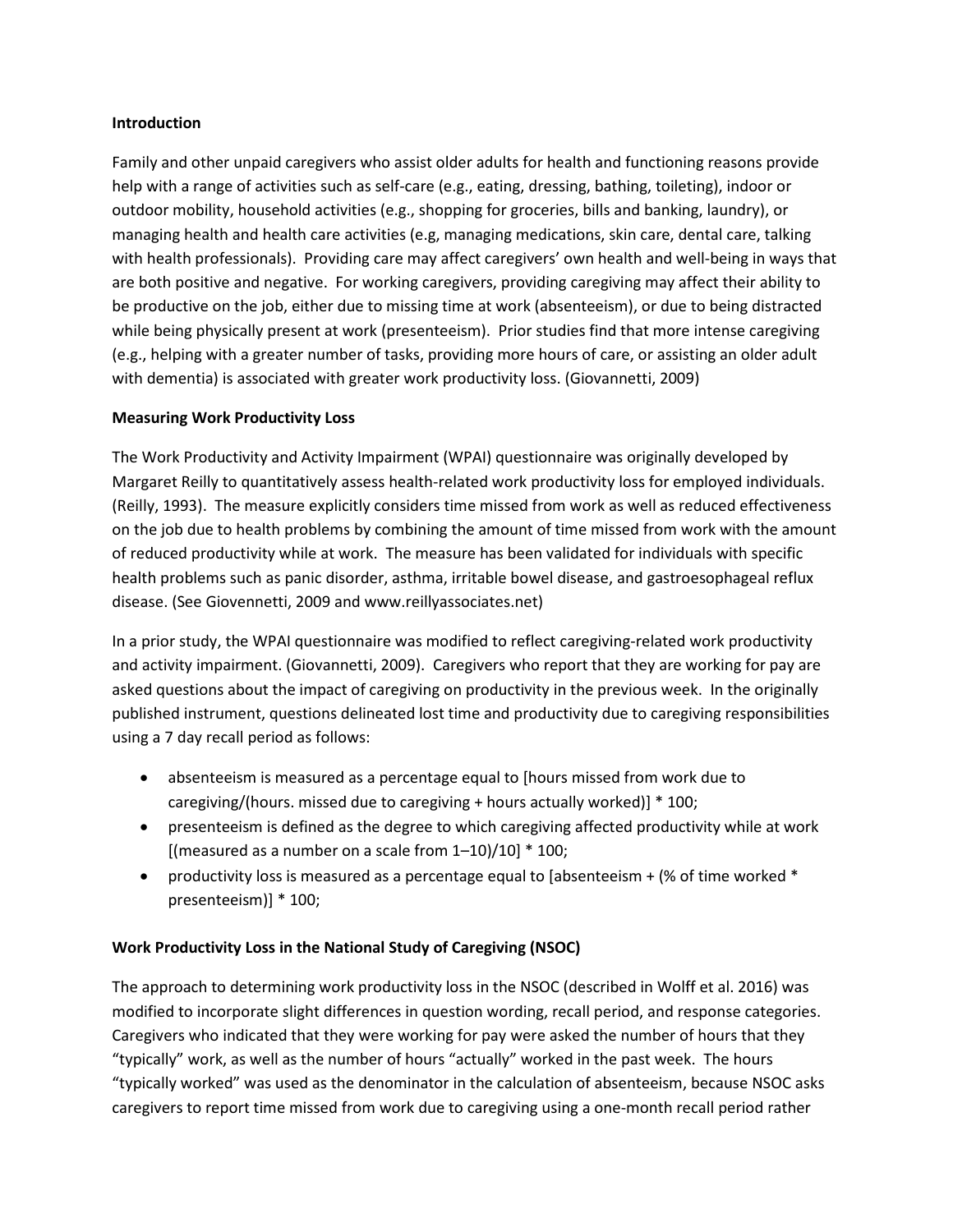than a one-week recall period. Numbers of hours worked (which is asked using a one-week reference period) were therefore also standardized to a one-month period by multiplying by 4.33. For caregivers who reported that they worked variable schedules (n=53 in 2011), we used hours worked in the last week, or if not reported, the reported hours worked during last week they had worked.

For those caregivers who reported that they missed days of work due to caregiving (n=16 in 2011), we assumed "something less than 8 hours" was equivalent to 6 hours of time missed from work, "something more than 8 hours" was equivalent to 10 hours of time missed from work, and that "about 8 hours" was 8 hours of time per day of missed work. For caregivers who reported that they missed work due to caregiving but for whom information regarding the unit of time missed from work was not provided (n=4 in 2011), we assumed that they missed 14 hours from work in the past month as this was the average time missed from work due to caregiving among working caregivers who reported missing any work due to caregiving.

SAS code to calculate work productivity loss in the NSOC is presented in Appendix A. The variables that are used to calculate work productivity loss in the NSOC are presented in Appendix B.

### **References**

Giovannetti E, Wolff J, Frick K, Boult C. Validation of the Work Productivity and Activity Impairment Questionnaire for Informal Caregivers (WPAI:CG) *Value in Health*. 2009;12(6):1011-7

Reilly M, Zbrozek A, Dukes E. The validity and reproducibility of a work productivity and activity impairment instrument. Pharmacoeconomics 1993;4(5):353-65.

Wolff JL, Spillman BC, Freedman VA, Kasper JD. A National Profile of Family and Unpaid Caregivers Who Assist Older Adults With Health Care Activities. *JAMA Intern Med*. Published online February 15, 2016. doi:10.1001/jamainternmed.2015.7664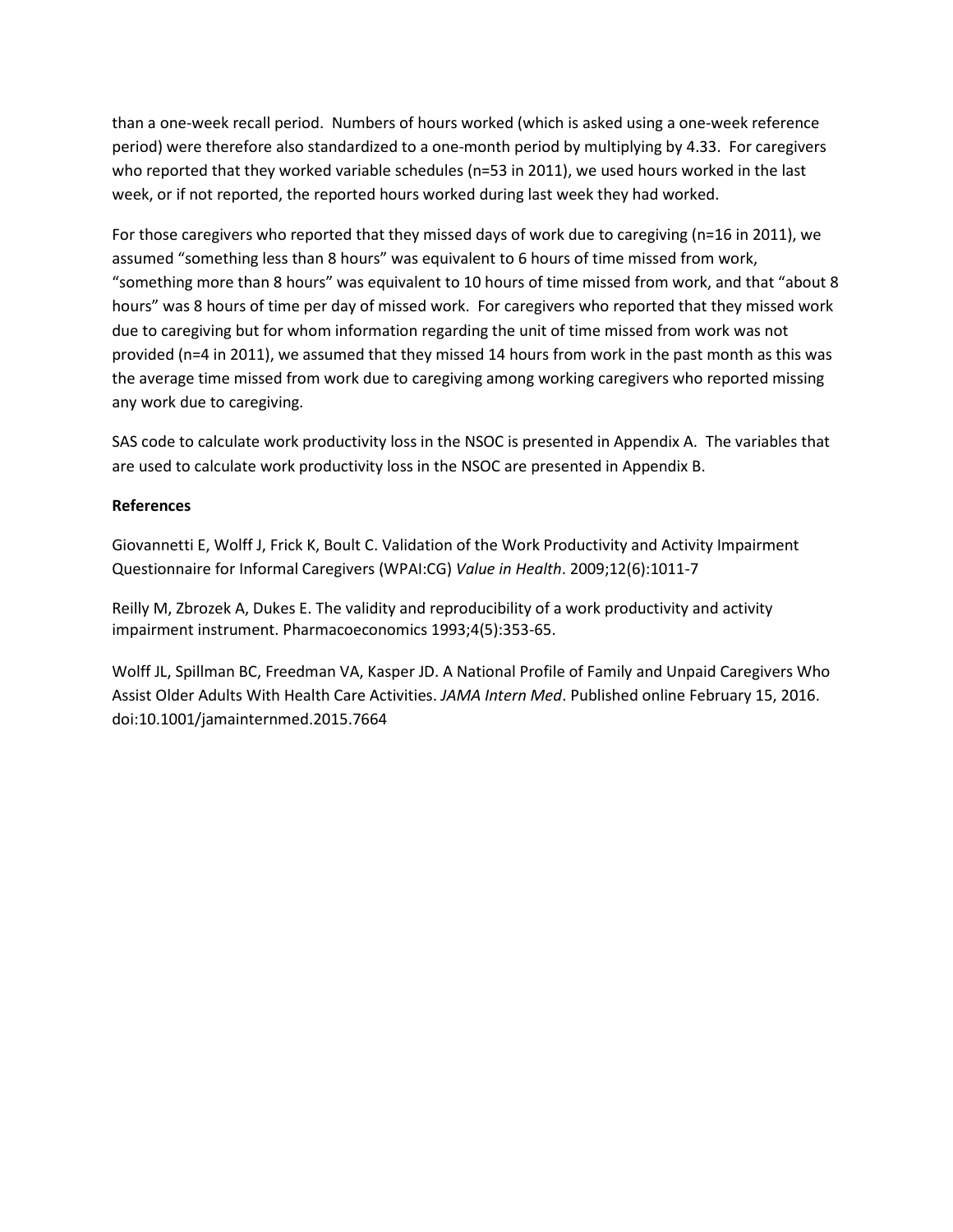**Appendix A. SAS code to calculate work productivity loss in the National Study of Caregiving (NSOC)**

```
CGWORK4PAY=.;
IF cec1wrk4pay=1 THEN CGWORK4PAY=1;
ELSE CGWORK4PAY=0;
MISSEDWK=0;
IF cec1msswrkmt=1 then MISSEDWK=1;
CGMISSEDWK=0;
IF cec1msswrkmt=1 and cec1mswkhelp=1 then CGMISSEDWK=1;
else cgmissedwk=0;
MISSEDHRS=0;
IF cec1mswkunit=1 and cec1mswkhlph>0 then MISSEDHRS=cec1mswkhlph;
else if cec1mswkunit=2 and cec1mswkhlpd>0 and cec1wkhrperd=1 then
MISSEDHRS=(cec1mswkhlpd*8);
else if cec1mswkunit=2 and cec1mswkhlpd>0 and cec1wkhrperd=3 then
MISSEDHRS=(cec1mswkhlpd*10);
else if cec1mswkunit=2 and cec1mswkhlpd>0 and cec1wkhrperd=2 then
MISSEDHRS=(cec1mswkhlpd*6);
else if cec1mswkunit=2 and cec1mswkhlpd>0 and cec1wkhrperd<0 then
MISSEDHRS=(cec1mswkhlpd*8); /*DON'T KNOW HOW MANY HOURS/DAY*/
else if CGMISSEDWK=1 and cec1mswkunit<0 then MISSEDHRS=14; /*CODE TO AVERAGE
MISSED HOURS AMONG WORKING CAREGIVERS WHO MISSED TIME DUE TO CAREGIVING*/
HOURSWORKED=.;
IF 90>CEC1HRSWEEK>0 THEN HOURSWORKED=CEC1HRSWEEK*4.33;
ELSE if cec1hrslstwk>0 then HOURSWORKED=cec1hrslstwk*4.33;
ELSE if cec1hrslast>0 then HOURSWORKED= cec1hrslast *4.33;
ELSE HOURSWORKED=0;
MISSEDHRS_RC=.;
IF MISSEDHRS>HOURSWORKED THEN MISSEDHRS_RC=HOURSWORKED;
ELSE MISSEDHRS_RC=MISSEDHRS;
ABSENTEEISM=0;
IF CGMISSEDWK=1 AND MISSEDHRS_RC>0 THEN
ABSENTEEISM=(MISSEDHRS_RC/(HOURSWORKED));
else absenteeism=0;
PRESENTEEISM=0;
IF cec1hlpafwk1=1 then PRESENTEEISM=(cec1hlpafwk2/10);
else PRESENTEEISM=0;
WPAI=ABSENTEEISM+((1-ABSENTEEISM)*PRESENTEEISM);
```

```
IF WPAI>1 THEN WPAI=1;
```